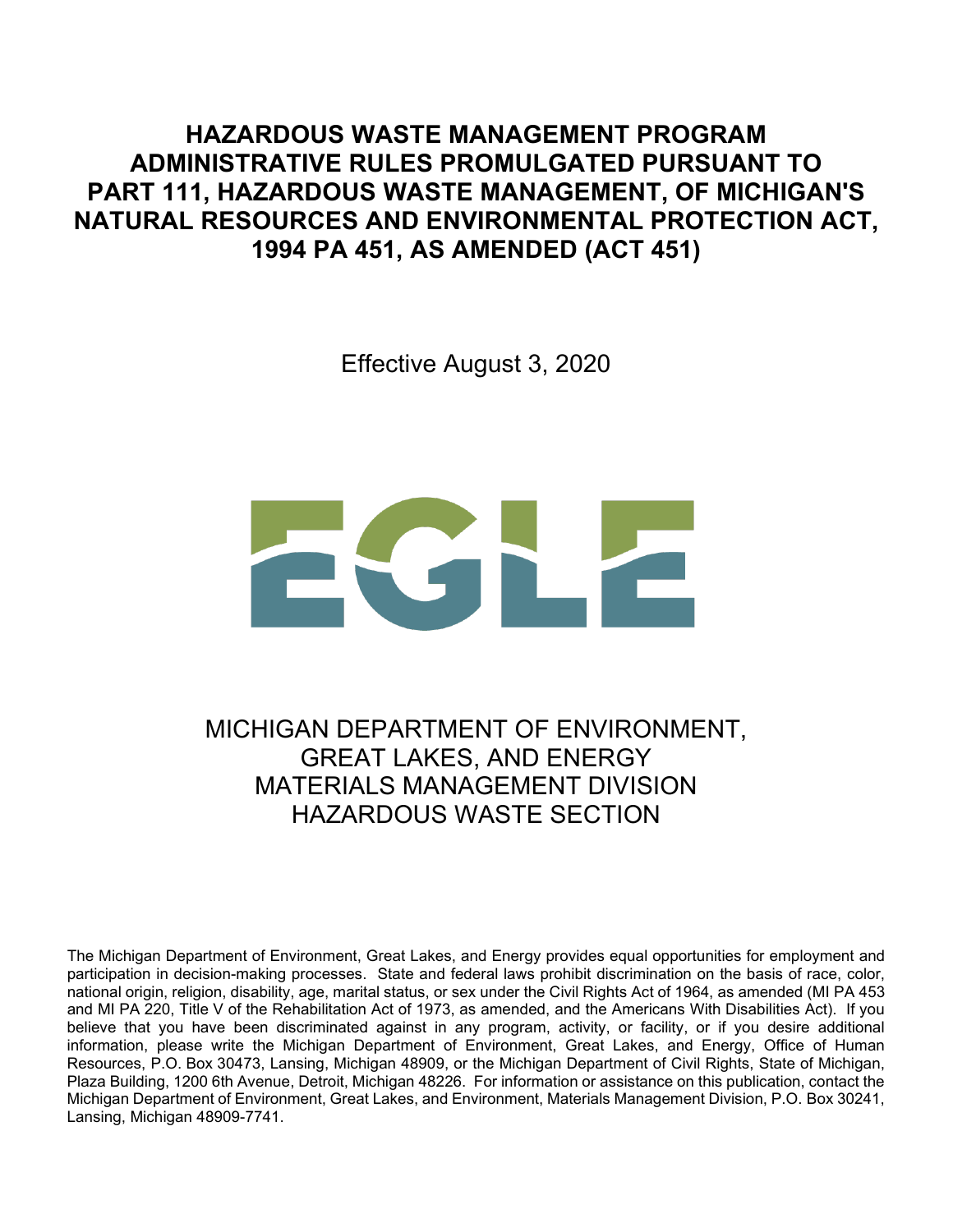## **INDEX**

### **Rule Page**

| <u>PART 1. GENERAL PROVISIONS</u>                                                                                                                                                                  |  |
|----------------------------------------------------------------------------------------------------------------------------------------------------------------------------------------------------|--|
|                                                                                                                                                                                                    |  |
|                                                                                                                                                                                                    |  |
| (Effective December 28, 1985; revised April 20, 1988, June 21, 1994, October 15, 1996, September 11, 2000, December 16, 2004, March 17, 2008, November 5, 2013, April 5, 2017, and August 3, 2020) |  |
|                                                                                                                                                                                                    |  |
| 2020)                                                                                                                                                                                              |  |
|                                                                                                                                                                                                    |  |
|                                                                                                                                                                                                    |  |
| 2020)                                                                                                                                                                                              |  |
|                                                                                                                                                                                                    |  |
| (Effective December 28, 1985; revised April 20, 1988, October 15, 1996, September 11, 2000, December 16, 2004, November 5, 2013, and August 3, 2020)                                               |  |
|                                                                                                                                                                                                    |  |
|                                                                                                                                                                                                    |  |
| (Effective December 28, 1985; revised April 20, 1988, June 21, 1994, October 15, 1996, September 11, 2000, November 5, 2013, April 5, 2017, and August 3, 2020)                                    |  |
|                                                                                                                                                                                                    |  |
| (Effective December 28, 1985; revised April 20, 1988, June 21, 1994, October 15, 1996, September 11, 2000, December 16, 2004, April 5, 2017, and August 3, 2020)                                   |  |
| PART 2. IDENTIFICATION AND LISTING OF HAZARDOUS WASTE                                                                                                                                              |  |
|                                                                                                                                                                                                    |  |
| (Effective December 28, 1985; revised September 22, 1998                                                                                                                                           |  |
| (Effective December 28, 1985; revised April 20, 1988, October 15, 1996, September 11, 2000, December 16, 2004, November 5, 2013, April 5, 2017, and August 3, 2020)                                |  |
|                                                                                                                                                                                                    |  |
| (Effective December 28, 1985; revised April 20, 1988, June 21, 1994, October 15, 1996, September 11, 2000, December 16, 2004, March 17, 2008, November 5, 2013, and April 5, 2017)                 |  |
|                                                                                                                                                                                                    |  |
| (Effective December 28, 1985; revised April 20, 1988, June 21, 1994, October 15, 1996, September 11, 2000, December 16, 2004, March 17,2008, November 5, 2013, April 5, 2017, and August 3, 2020)  |  |
| R 299.9205 Special requirements for hazardous waste generated by conditionally exempt small quantity                                                                                               |  |
|                                                                                                                                                                                                    |  |
| August 3, 2020)                                                                                                                                                                                    |  |
|                                                                                                                                                                                                    |  |
|                                                                                                                                                                                                    |  |
| (Effective December 28, 1985; revised April 20, 1988, June 21, 1994, March 17, 2008, and November 5, 2013)                                                                                         |  |
| (Effective December 28, 1985)                                                                                                                                                                      |  |
|                                                                                                                                                                                                    |  |
| Effective December 28, 1985; revised April 20, 1988, June 21, 1994, September 22, 1998, and September 11, 2000)                                                                                    |  |
|                                                                                                                                                                                                    |  |
| (Effective December 28, 1985; revised April 20, 1988 and September 22, 1998                                                                                                                        |  |
| (Effective December 28, 1985; revised April 20, 1988 and February 15, 1989)                                                                                                                        |  |
|                                                                                                                                                                                                    |  |
|                                                                                                                                                                                                    |  |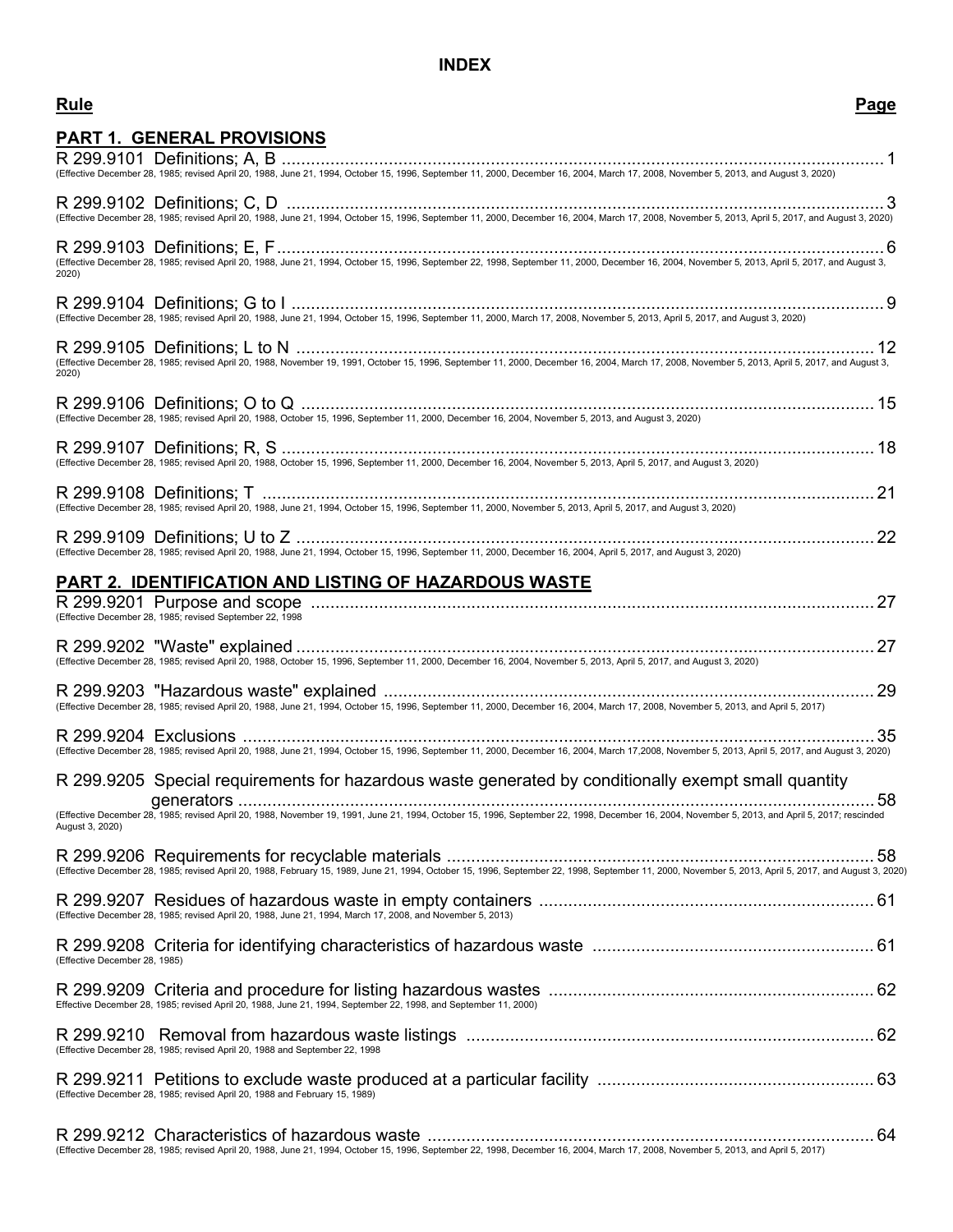| (Effective December 28, 1985; revised April 20, 1988, June 21, 1994, November 5, 2013, and August 3, 2020)                                                                                                                                                                              |  |
|-----------------------------------------------------------------------------------------------------------------------------------------------------------------------------------------------------------------------------------------------------------------------------------------|--|
| R 299.9214 Discarded commercial chemical products, off-specification species, containers, container<br>(Effective December 28, 1985; revised April 20, 1988, February 15, 1989, November 19, 1991, October 15, 1996, and August 3, 2020)                                                |  |
| (Effective December 28, 1985; revised April 20, 1988)                                                                                                                                                                                                                                   |  |
| (Effective December 28, 1985; revised April 20, 1988 and November 5, 2013)                                                                                                                                                                                                              |  |
| (Effective December 28, 1985; revised April 20, 1988, June 21, 1994, and April 5, 2017)                                                                                                                                                                                                 |  |
| (Effective December 28, 1985; revised April 20, 1988; rescinded September 22, 1998)                                                                                                                                                                                                     |  |
| (Effective December 28, 1985; revised April 20, 1988)                                                                                                                                                                                                                                   |  |
| (Effective December 28, 1985; revised April 20, 1988, June 21, 1994, September 22, 1998, September 11, 2000, December 16, 2004, November 5, 2013, and April 5, 2017)                                                                                                                    |  |
| (Effective December 28, 1985; revised April 20, 1988; rescinded November 5, 2013)                                                                                                                                                                                                       |  |
| (Effective April 20, 1988; revised June 21, 1994, October 15, 1996, September 11, 2000, December 16, 2004, and March 17, 2008)                                                                                                                                                          |  |
| (Effective April 20, 1988; revised June 21, 1994; rescinded November 5, 2013)                                                                                                                                                                                                           |  |
| R 299.9224 Table 205a; discarded commercial chemical products; off-specification species; container<br>(Effective April 20, 1988; revised November 19, 1991, June 21, 1994, October 15, 1996, September 11, 2000, March 17, 2008, November 5, 2013, and April 5, 2017)                  |  |
|                                                                                                                                                                                                                                                                                         |  |
| R 299.9225 Table 205b; discarded commercial chemical products; off-specification species; container<br>(Effective April 20, 1988; revised November 19, 1991, June 21, 1994, October 15, 1996, September 11, 2000, March 17, 2008, November 5, 2013, and April 5, 2017)                  |  |
| R 299.9226 Table 205c; discarded commercial chemical products; off-specification species; container<br>(Effective April 20, 1988; revised February 15, 1989, June 21, 1994, September 11, 2000, December 16, 2004, March 17, 2008, November 5, 2013, April 5, 2017, and August 3, 2020) |  |
| R 299.9227 Deletion of certain hazardous waste numbers following equipment cleaning and replacement . 104                                                                                                                                                                               |  |
| (Effective June 21, 1994; revised March 17, 2008 and April 5, 2017)                                                                                                                                                                                                                     |  |
| (Effective October 15, 1996; revised September 22, 1998, September 11, 2000, December 16, 2004, March 17, 2008, November 5, 2013, and August 3, 2020)                                                                                                                                   |  |
| (Effective October 15, 1996)                                                                                                                                                                                                                                                            |  |
| (Effective September 11, 2000; revised November 5, 2013; rescinded April 5, 2017)                                                                                                                                                                                                       |  |
| (Effective March 17, 2008; revised April 5, 2017)                                                                                                                                                                                                                                       |  |
| (Effective April 5, 2017; revised August 3, 2020)                                                                                                                                                                                                                                       |  |
| R 299.9233 Standards applicable to hazardous secondary materials excluded under the remanufacturing                                                                                                                                                                                     |  |
| (Effective April 5, 2017)                                                                                                                                                                                                                                                               |  |
| R 299.9234 Standards applicable to hazardous secondary materials excluded under the reclamation                                                                                                                                                                                         |  |
| (Effective April 5, 2017)                                                                                                                                                                                                                                                               |  |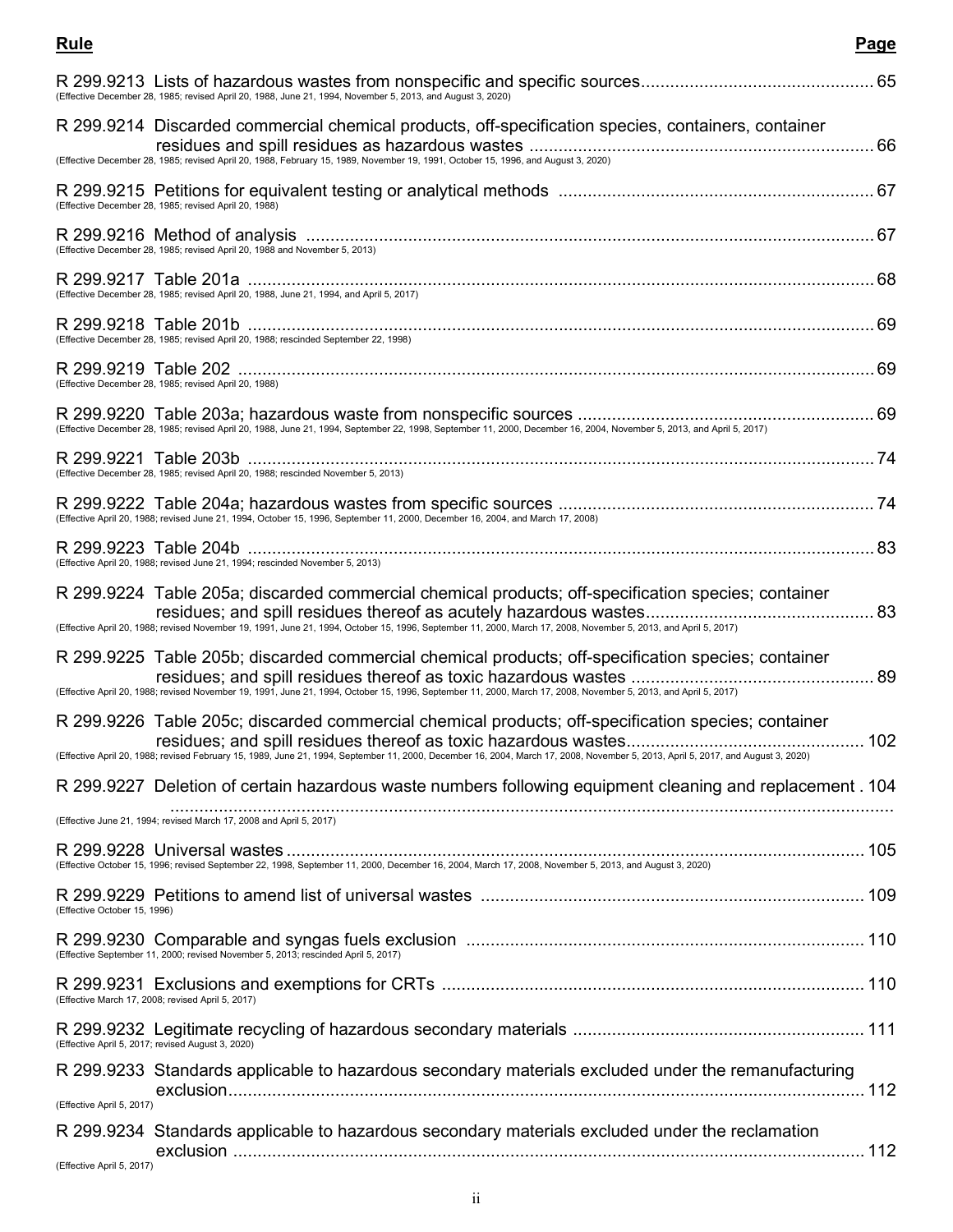# **PART 3. GENERATORS OF HAZARDOUS WASTE**

| (Effective December 28, 1985; revised April 20, 1988, June 21, 1994, October 15, 1996, September 22, 1998, September 11, 2000, November 5, 2013, and August 3, 2020)                                                                                                                          |  |
|-----------------------------------------------------------------------------------------------------------------------------------------------------------------------------------------------------------------------------------------------------------------------------------------------|--|
| (Effective December 28, 1985; revised April 20, 1988, June 21, 1994, and August 3, 2020)                                                                                                                                                                                                      |  |
|                                                                                                                                                                                                                                                                                               |  |
|                                                                                                                                                                                                                                                                                               |  |
| R 299.9305 Satellite accumulation area requirements for small and large quantity generators  119<br>(Effective December 28, 1985; revised March 17, 2008 and August 3, 2020)                                                                                                                  |  |
| R 299.9306 Conditions for exemption for small quantity generators that accumulate hazardous waste  120<br>(Effective December 28, 1985; revised April 20, 1988, June 21, 1994, October 15, 1996, September 22, 1998, Septe<br>3, 2020)                                                        |  |
| R 299.9307 Conditions for exemption for large quantity generators that accumulate hazardous waste  125<br>(Effective December 28, 1985; revised April 20, 1988, October 15, 1996, September 22, 1998, December 16, 2004, March 17, 2008, November 5, 2013, April 5, 2017, and August 3, 2020) |  |
| (Effective December 28, 1985; revised April 20, 1988, November 19, 1991, September 22, 1998, September 11, 2000, March 17, 2008, November 5, 2013, and August 3, 2020)                                                                                                                        |  |
| R 299.9309 Manifest requirements applicable to small and large quantity generators  132<br>(Effective December 28, 1985; revised April 20, 1988, December 16, 2004, March 17, 2008, November 5, 2013, and August 3, 2020)                                                                     |  |
| R 299.9310 Pre-transport requirements applicable to small and large quantity generators  132<br>(Effective April 20, 1988; revised June 21, 1994, December 16, 2004, March 17, 2008, and August 3, 2020)                                                                                      |  |
| (Effective April 20, 1988; revised June 21, 1994, September 11, 2000, and August 3, 2020)                                                                                                                                                                                                     |  |
|                                                                                                                                                                                                                                                                                               |  |
| (Effective November 5, 2013; revised August 3, 2020)                                                                                                                                                                                                                                          |  |
| R 299.9314 Transfrontier movements of hazardous waste for recovery and disposal  135<br>(Effective August 3, 2020)                                                                                                                                                                            |  |
| (Effective August 3, 2020)                                                                                                                                                                                                                                                                    |  |
| R 299.9316 Episodic generation; alternate requirements for very small and small quantity generators  136<br>(Effective August 3, 2020)                                                                                                                                                        |  |
| PART 4. TRANSPORTERS OF HAZARDOUS WASTE                                                                                                                                                                                                                                                       |  |
|                                                                                                                                                                                                                                                                                               |  |
| (Effective December 28, 1985; revised December 16, 2004)                                                                                                                                                                                                                                      |  |
|                                                                                                                                                                                                                                                                                               |  |
|                                                                                                                                                                                                                                                                                               |  |
|                                                                                                                                                                                                                                                                                               |  |
|                                                                                                                                                                                                                                                                                               |  |
| (Effective December 28, 1985; revised October 15, 1996 and September 11, 2000)                                                                                                                                                                                                                |  |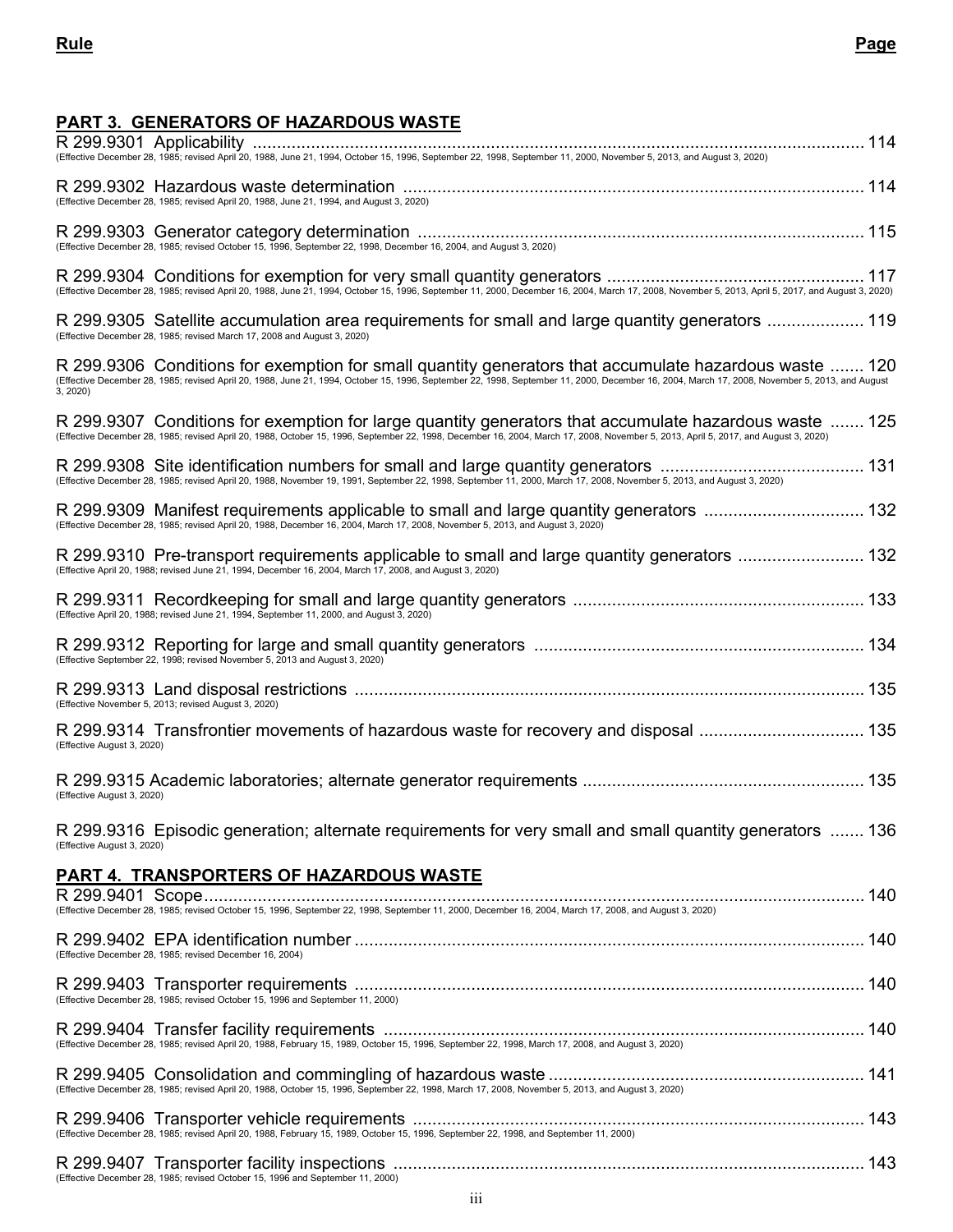## **Rule Page**

| (Effective December 28, 1985; revised October 15, 1996 and September 11, 2000)                                                                                                                                                                                                                               |  |
|--------------------------------------------------------------------------------------------------------------------------------------------------------------------------------------------------------------------------------------------------------------------------------------------------------------|--|
| (Effective December 28, 1985; revised October 15, 1996, September 11, 2000, December 16, 2004, March 17, 2008, November 5, 2013, April 5, 2017, and August 3, 2020)                                                                                                                                          |  |
|                                                                                                                                                                                                                                                                                                              |  |
| (Effective December 28, 1985; revised October 15, 1996; rescinded September 11, 2000)                                                                                                                                                                                                                        |  |
| (Effective December 28, 1985; revised April 20, 1988 and September 22, 1998; rescinded September 11, 2000)                                                                                                                                                                                                   |  |
| (Effective June 21, 1994; revised September 11, 2000 and August 3, 2020)                                                                                                                                                                                                                                     |  |
| <b>PART 5. OPERATING LICENSES</b>                                                                                                                                                                                                                                                                            |  |
| R 299.9501 Operating licenses for new facilities; and expansion, enlargement, or alteration of existing                                                                                                                                                                                                      |  |
|                                                                                                                                                                                                                                                                                                              |  |
| R 299.9502 Operating licenses for existing facilities; applicability and general application requirements  147                                                                                                                                                                                               |  |
| (Effective December 28, 1985; revised April 20, 1988, November 19, 1991, June 21, 1994, October 15, 1996, September 11, 2000, December 16, 2004, November 5, 2013, and April 5, 2017)                                                                                                                        |  |
| (Effective December 28, 1985; revised April 20, 1988, February 15, 1989, June 21, 1994, October 15, 1996, September 11, 2000, March 17, 2008, November 5, 2013, and August 3, 2020)                                                                                                                          |  |
| R 299.9504 Operating license application for new facilities; the expansion, enlargement, or alteration of                                                                                                                                                                                                    |  |
| (Effective December 28, 1985; revised April 20, 1988, November 19, 1991, June 21, 1994, October 15, 1996, September 22, 1998, September 11, 2000, December 16, 2004, March 17, 2008, and<br>November 5, 2013)                                                                                                |  |
| R 299.9505 Operating license application for new facilities; and expansion, enlargement, or alteration of<br>existing facilities; liner systems for landfills, surface impoundments, and waste piles  158<br>(Effective December 28, 1985; revised April 20, 1988, September 11, 2000, and November 5, 2013) |  |
| (Effective December 28, 1985; revised April 20, 1988, June 21, 1994, September 22, 1998, September 11, 2000, November 5, 2013, and April 5, 2017)                                                                                                                                                            |  |
| R 299.9507 Operating license for new facilities; and expansion, enlargement, or alteration of existing<br>(Effective December 28, 1985; revised April 20, 1988 and November 5, 2013)                                                                                                                         |  |
|                                                                                                                                                                                                                                                                                                              |  |
| R 299.9509 Submittal and processing of operating license applications for new facilities or the expansion,                                                                                                                                                                                                   |  |
| (Effective December 28, 1985; revised September 22, 1998 and November 5, 2013)                                                                                                                                                                                                                               |  |
| R 299.9510 Submittal and processing of operating license applications for existing facilities  167<br>(Effective December 28, 1985; revised April 20, 1988, September 22, 1998, and November 5, 2013)                                                                                                        |  |
|                                                                                                                                                                                                                                                                                                              |  |
| (Effective December 28, 1985; revised September 22, 1998 and November 5, 2013)                                                                                                                                                                                                                               |  |
| (Effective December 28, 1985; revised September 22, 1998, November 5, 2013, and August 3, 2020)                                                                                                                                                                                                              |  |
|                                                                                                                                                                                                                                                                                                              |  |

R 299.9515 Revisions based on public comment; response to comments ................................................... 173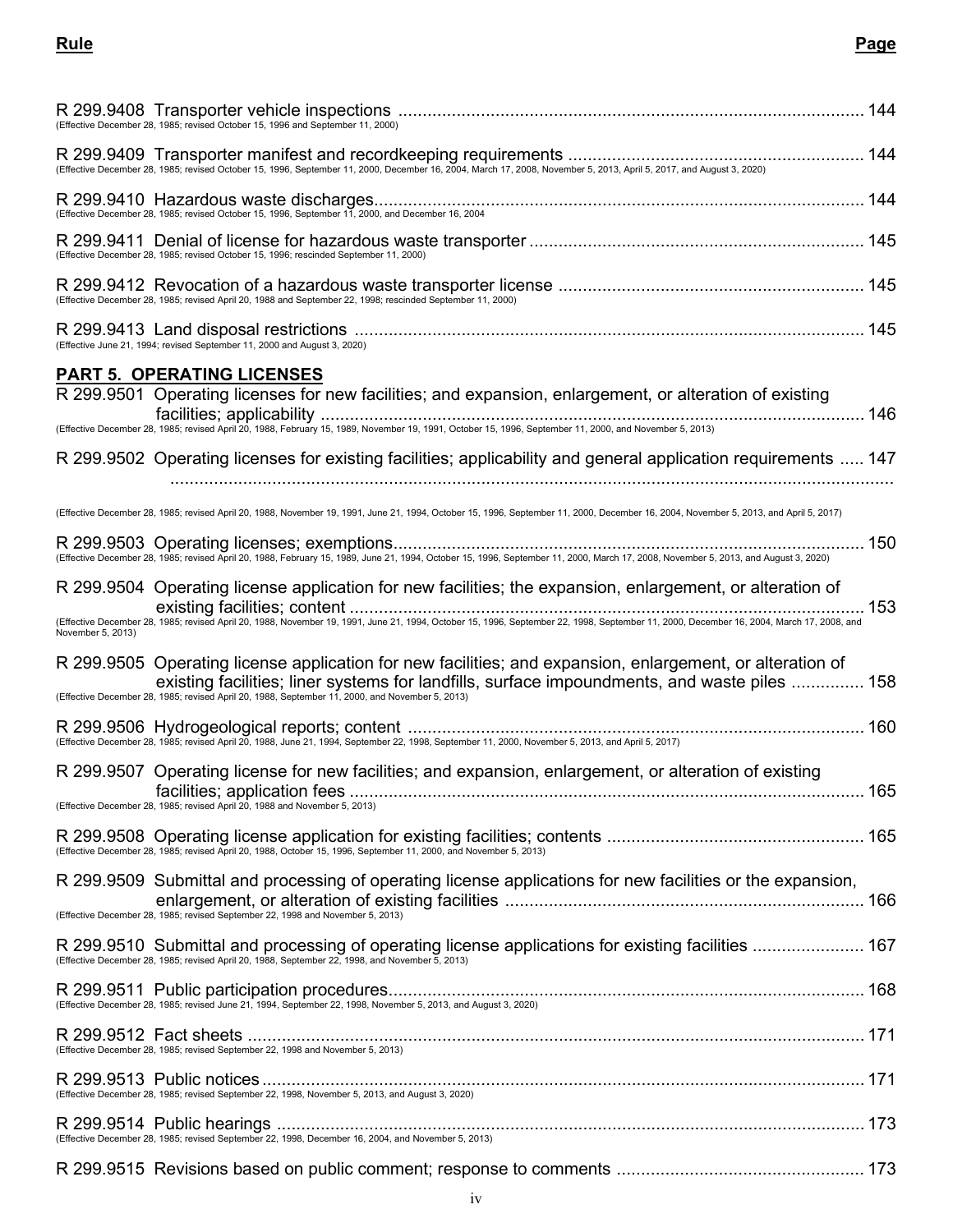(Effective December 28, 1985; revised April 20, 1988 and November 5, 2013)

| (Effective December 28, 1985; revised April 20, 1988, October 15, 1996, and November 5, 2013)                                                                                                                                                                                                           |  |
|---------------------------------------------------------------------------------------------------------------------------------------------------------------------------------------------------------------------------------------------------------------------------------------------------------|--|
| R 299.9517 Operating license for new facilities or the expansion, enlargement, or alteration of existing<br>(Effective December 28, 1985; revised April 20, 1988, September 22, 1998, and November 5, 2013)                                                                                             |  |
| (Effective December 28, 1985; revised April 20, 1988, June 21, 1994, September 22, 1998, and November 5, 2013)                                                                                                                                                                                          |  |
| R 299.9519 Modification, revocation, and suspension of operating licenses during their terms  175<br>(Effective December 28, 1985; revised April 20, 1988, June 21, 1994, October 15, 1996, September 11, 2000, December 16, 2004, March 17, 2008, November 5, 2013, April 5, 2017, and August 3, 2020) |  |
| (Effective December 28, 1985; revised April 20, 1988, September 22, 1998, and November 5, 2013)                                                                                                                                                                                                         |  |
|                                                                                                                                                                                                                                                                                                         |  |
|                                                                                                                                                                                                                                                                                                         |  |
| R 299.9523 Operating license fee schedule; new, expanded, enlarged, or altered facilities  182                                                                                                                                                                                                          |  |
| (Effective December 28, 1985; revised April 20, 1988 and November 5, 2013)                                                                                                                                                                                                                              |  |
| (Effective September 11, 2000; revised November 5, 2013)                                                                                                                                                                                                                                                |  |
| (Effective September 11, 2000; revised April 5, 2017)                                                                                                                                                                                                                                                   |  |
| PART 6. OWNERS AND OPERATORS OF HAZARDOUS WASTE TREATMENT, STORAGE, AND                                                                                                                                                                                                                                 |  |
|                                                                                                                                                                                                                                                                                                         |  |
| <b>DISPOSAL FACILITIES</b><br>(Effective December 28, 1985; revised June 21, 1994, October 15, 1996, September 22, 1998, September 11, 2000, December 16, 2004, and August 3, 2020)                                                                                                                     |  |
| (Effective December 28, 1985; revised September 22, 1998)                                                                                                                                                                                                                                               |  |
| (Effective December 28, 1985; revised April 20, 1988, September 22, 1998, and November 5, 2013)                                                                                                                                                                                                         |  |
| (Effective December 28, 1985; revised April 20, 1988, September 22, 1998, and November 5, 2013)                                                                                                                                                                                                         |  |
| (Effective December 28, 1985; revised June 21, 1994, September 11, 2000, March 17, 2008, and November 5, 2013)                                                                                                                                                                                          |  |
| (Effective December 28, 1985; revised September 11, 2000)                                                                                                                                                                                                                                               |  |
|                                                                                                                                                                                                                                                                                                         |  |
|                                                                                                                                                                                                                                                                                                         |  |
| (Effective December 28, 1985; revised April 20, 1988, November 19, 1991, March 17, 2008, and November 5, 2013)                                                                                                                                                                                          |  |
|                                                                                                                                                                                                                                                                                                         |  |
|                                                                                                                                                                                                                                                                                                         |  |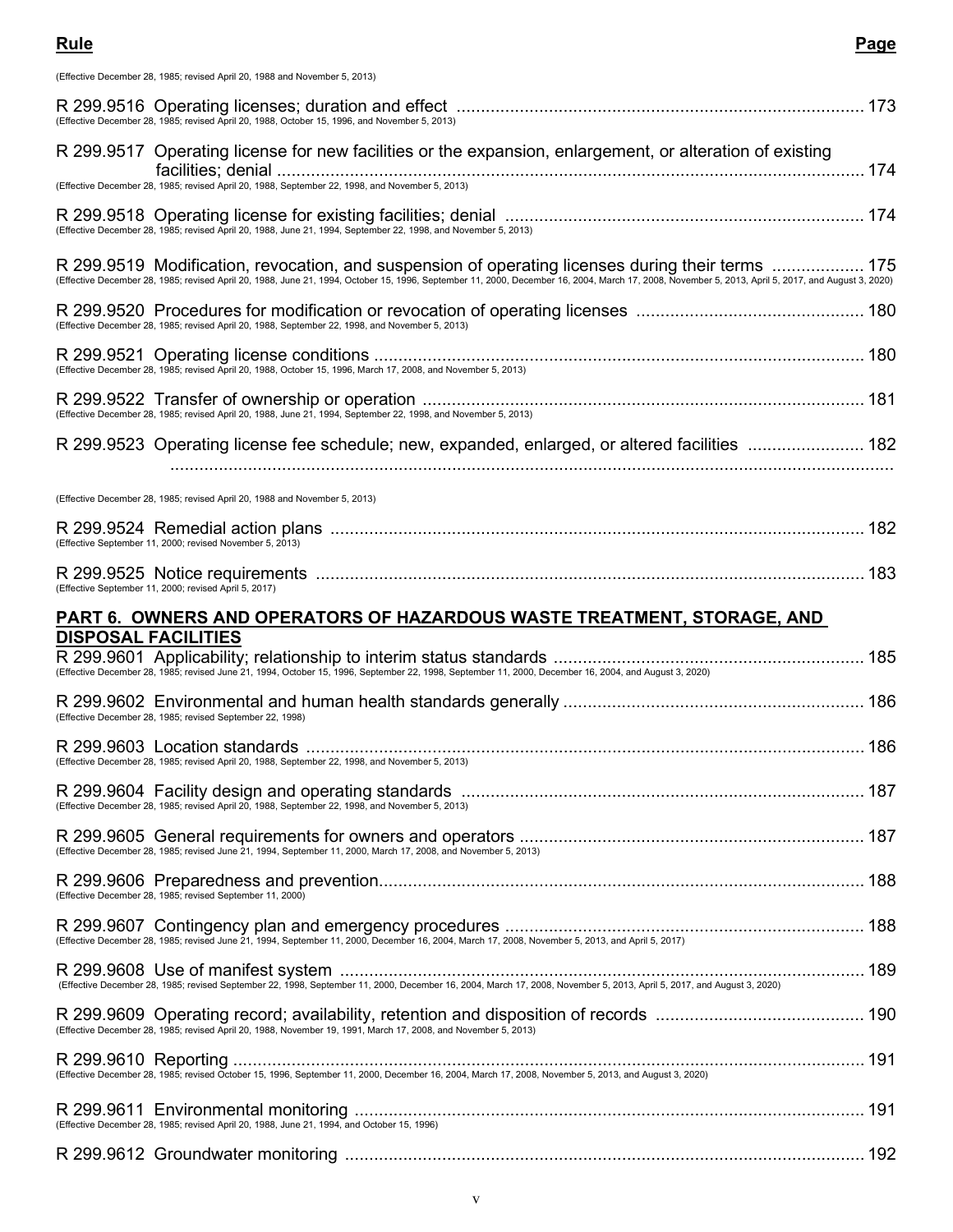| (Effective December 28, 1985; revised April 20, 1988, November 19, 1991, June 21, 1994, September 22, 1998, September 11, 2000, March 17, 2008, November 5, 2013, April 5, 2017, and August 3,<br>2020)      |  |
|--------------------------------------------------------------------------------------------------------------------------------------------------------------------------------------------------------------|--|
| (Effective December 28, 1985; revised April 20, 1988, June 21, 1994, September 11, 2000, and March 17, 2008)                                                                                                 |  |
| (Effective December 28, 1985; revised December 16, 2004)                                                                                                                                                     |  |
|                                                                                                                                                                                                              |  |
| (Effective December 28, 1985; revised October 15, 1996, September 22, 1998, and November 5, 2013)                                                                                                            |  |
| (Effective December 28, 1985; revised October 15, 1996)                                                                                                                                                      |  |
| (Effective December 28, 1985)                                                                                                                                                                                |  |
| (Effective December 28, 1985; revised April 20, 1988, February 15, 1989, November 19, 1991, June 21, 1994, October 15, 1996, September 11, 2000, and December 16, 2004)                                      |  |
| R 299.9620 Liner requirements for landfills, surface impoundments, and waste piles 198<br>(Effective December 28, 1985; revised April 20, 1988, November 19, 1991, September 11, 2000, and November 5, 2013) |  |
| (Effective December 28, 1985; revised October 15, 1996, September 11, 2000, November 5, 2013, and April 5, 2017)                                                                                             |  |
| (Effective December 28, 1985; revised April 20, 1988 and September 11, 2000)                                                                                                                                 |  |
| (Effective December 28, 1985; revised April 20, 1988, September 22, 1998, September 11, 2000, December 16, 2004, March 17, 2008, and November 5, 2013)                                                       |  |
| (Effective December 28, 1985; revised April 20, 1988; rescinded December 16, 2004)                                                                                                                           |  |
| (Effective December 28, 1985; rescinded December 16, 2004)                                                                                                                                                   |  |
| (Effective December 28, 1985; revised September 22, 1998 and September 11, 2000; rescinded December 16, 2004)                                                                                                |  |
| (Effective April 20, 1988; revised June 21, 1994, September 11, 2000, and August 3, 2020)                                                                                                                    |  |
| (Effective November 19, 1991)                                                                                                                                                                                |  |
| (Effective June 21, 1994; revised October 15, 1996, September 11, 2000, December 16, 2004, March 17, 2008, November 5, 2013, and April 5, 2017)                                                              |  |
| (Effective June 21, 1994)                                                                                                                                                                                    |  |
| (Effective June 21, 1994)                                                                                                                                                                                    |  |
| (Effective June 21, 1994)                                                                                                                                                                                    |  |
| (Effective October 15, 1996)                                                                                                                                                                                 |  |
| R 299.9634 Air emission standards for tanks, surface impoundments, and containers  207<br>(Effective September 22, 1998)                                                                                     |  |
| (Effective September 11, 2000; revised December 16, 2004)                                                                                                                                                    |  |

R 299.9636 Temporary unit requirements .................................................................................................... 213 (Effective September 11, 2000)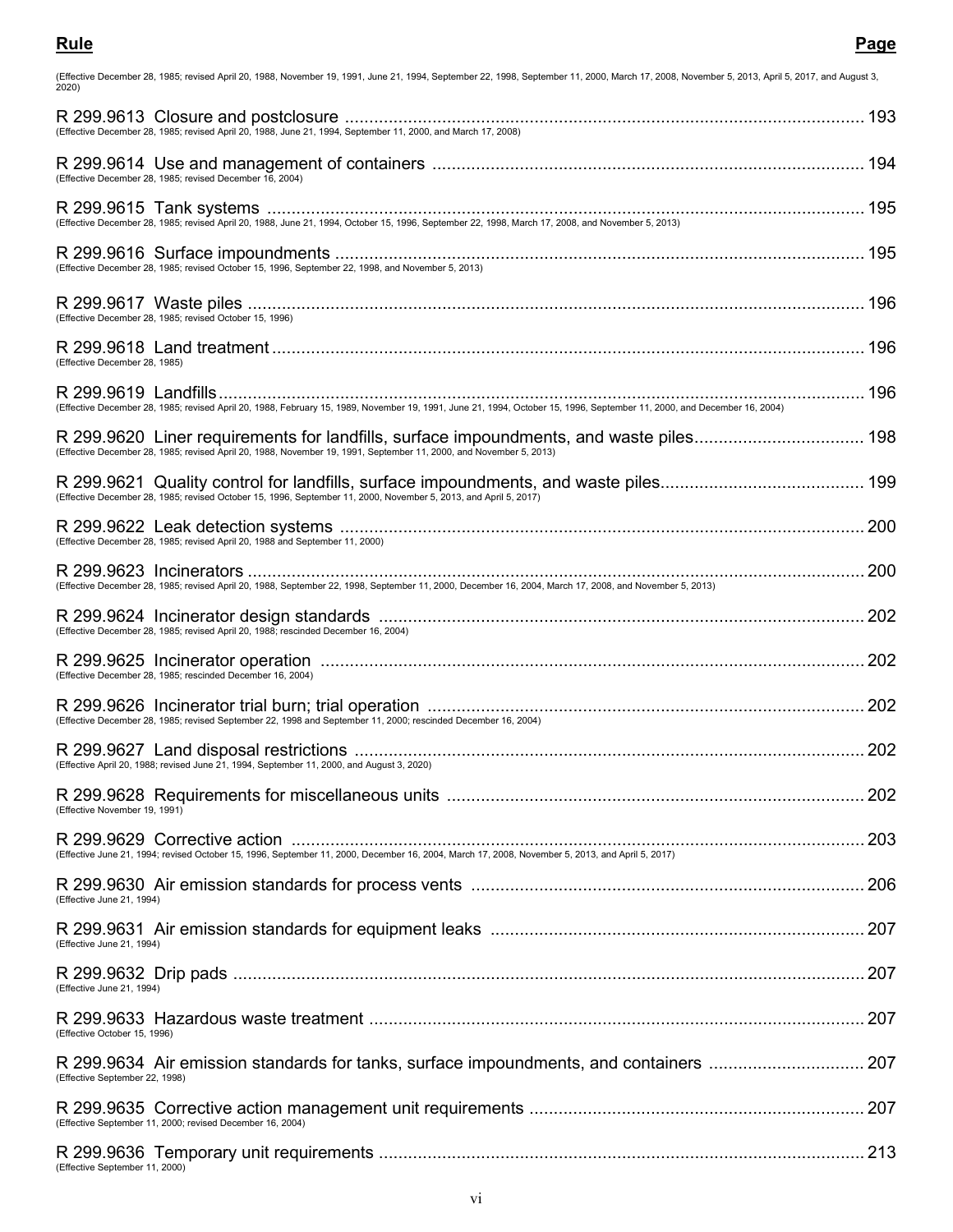### **Rule Page**

| (Effective September 11, 2000)                                                                                                                                                                                        |     |
|-----------------------------------------------------------------------------------------------------------------------------------------------------------------------------------------------------------------------|-----|
| (Effective September 11, 2000)                                                                                                                                                                                        |     |
| R 299.9639 Disposal of corrective action management unit-eligible waste in hazardous waste landfills  214                                                                                                             |     |
| (Effective December 16, 2004)                                                                                                                                                                                         |     |
| R 299.9640 Options for incinerators, cement kilns, and lightweight aggregate kilns to minimize emissions<br>(Effective December 16, 2004; revised March 17, 2008 and November 5, 2013)                                |     |
| <b>PART 7. FINANCIAL CAPABILITY</b>                                                                                                                                                                                   |     |
| (Effective December 28, 1985; revised February 15, 1989, September 22, 1998, and September 11, 2000)                                                                                                                  |     |
| (Effective December 28, 1985; revised April 20, 1988)                                                                                                                                                                 |     |
| (Effective December 28, 1985; revised April 20, 1988, September 22, 1998, September 11, 2000, and December 16, 2004)                                                                                                  |     |
| (Effective December 28, 1985; revised April 20, 1988)                                                                                                                                                                 |     |
| R 299.9705 Surety bond guaranteeing performance of closure and/or postclosure care  219<br>(Effective December 28, 1985; revised March 17, 2008)                                                                      |     |
| (Effective December 28, 1985; revised September 11, 2000, December 16, 2004, and November 5, 2013)                                                                                                                    |     |
| (Effective December 28, 1985)                                                                                                                                                                                         |     |
| (Effective December 28, 1985; revised April 20, 1988, September 22, 1998, September 11, 2000, and November 5, 2013)                                                                                                   |     |
|                                                                                                                                                                                                                       |     |
| (Effective December 28, 1985; revised April 20, 1988, November 19, 1991, June 21, 1994, September 11, 2000, and March 17, 2008)                                                                                       |     |
| R 299.9711 Financial capability requirements for transporters operating a transfer facility or group of transfer<br>facilities                                                                                        | 232 |
| (Effective December 28, 1985; revised April 20, 1988, February 15, 1989, June 21, 1994, September 22, 1998, and September 11, 2000)                                                                                   |     |
| (Effective June 21, 1994; revised September 22, 1998)                                                                                                                                                                 |     |
| (Effective June 21, 1994; revised October 15, 1996)                                                                                                                                                                   |     |
| <b>PART 8. MANAGEMENT OF SPECIFIC HAZARDOUS WASTES, SPECIFIC TYPES OF HAZARDOUS</b>                                                                                                                                   |     |
| <b>WASTE MANAGEMENT FACILITIES, AND USED OIL</b><br>(Effective December 28, 1985; revised February 15, 1989, June 21, 1994, October 15, 1996, December 16, 2004, November 5, 2013, April 5, 2017, and August 3, 2020) |     |
| (Effective December 28, 1985; revised February 15, 1989; rescinded October 15, 1996)                                                                                                                                  |     |
| (Effective December 28, 1985; revised September 22, 1998, September 11, 2000, and August 3, 2020)                                                                                                                     |     |
| (Effective December 28, 1985; revised October 15, 1996, September 11, 2000, November 5, 2013, and August 3, 2020)                                                                                                     |     |
| (Effective February 15, 1989; revised June 21, 1994; rescinded October 15, 1996)                                                                                                                                      |     |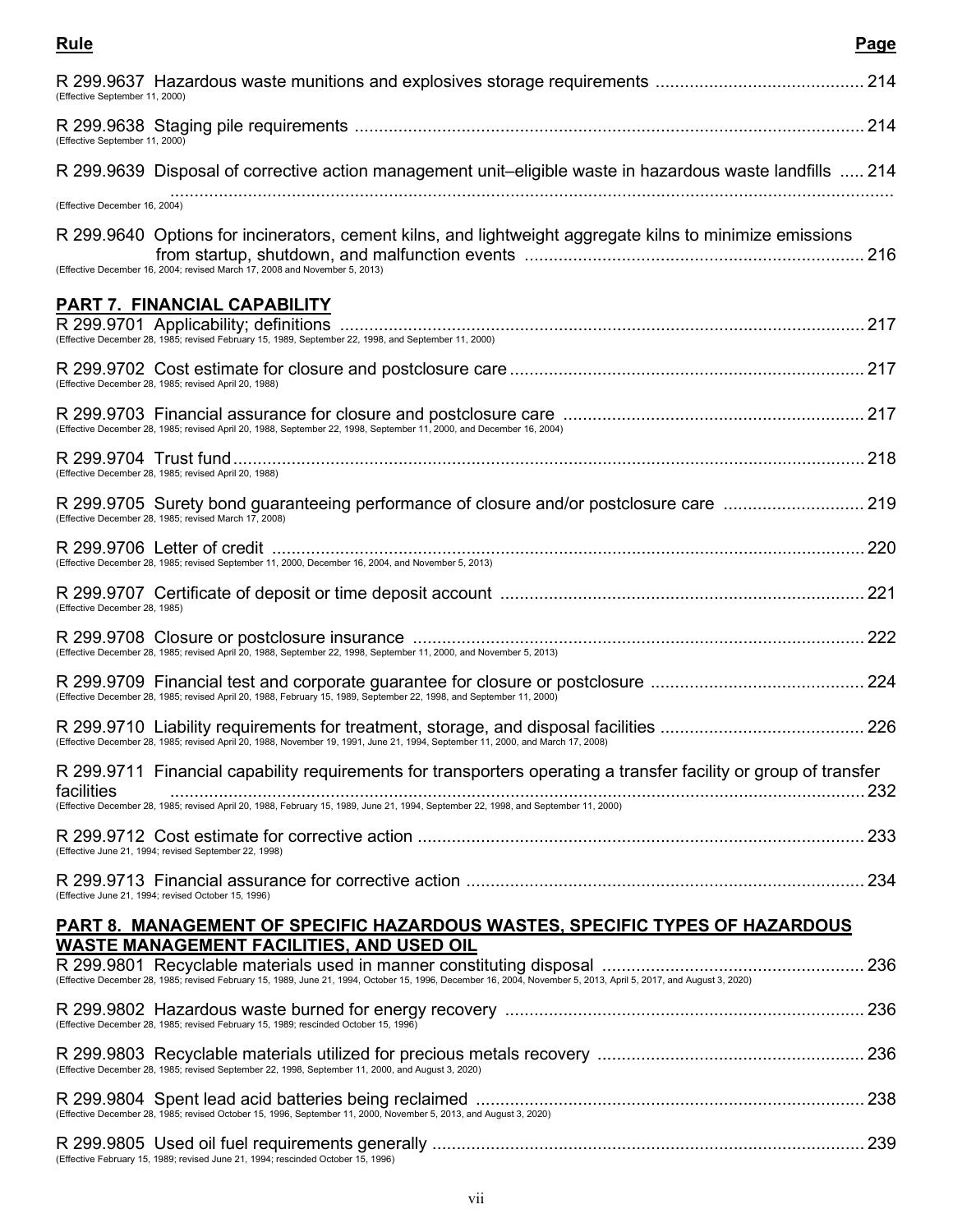| (Effective February 15, 1989; rescinded October 15, 1996)                                                                                        |     |
|--------------------------------------------------------------------------------------------------------------------------------------------------|-----|
| (Effective February 15, 1989; rescinded October 15, 1996)                                                                                        |     |
| (Effective October 15, 1996; revised September 11, 2000, December 16, 2004, March 17, 2008, November 5, 2013, April 5, 2017, and August 3, 2020) |     |
|                                                                                                                                                  |     |
| (Effective October 15, 1996)                                                                                                                     |     |
| (Effective October 15, 1996)                                                                                                                     |     |
| (Effective October 15, 1996)                                                                                                                     |     |
| (Effective October 15, 1996)                                                                                                                     |     |
| R 299.9814 Used oil burners who burn off-specification used oil for energy recovery; requirements  246<br>(Effective October 15, 1996)           |     |
| (Effective October 15, 1996; revised December 16, 2004)                                                                                          |     |
| (Effective October 15, 1996)                                                                                                                     |     |
| (Effective September 11, 2000)                                                                                                                   |     |
| (Effective September 11, 2000)                                                                                                                   |     |
| (Effective September 11, 2000; revised December 16, 2004)                                                                                        |     |
| (Effective September 11, 2000)                                                                                                                   |     |
| (Effective September 11, 2000; revised November 5, 2013)                                                                                         |     |
| R 299.9822 Low-level mixed waste storage and treatment; conditional exemption, eligibility,                                                      | 249 |
|                                                                                                                                                  |     |
| R 299.9823 Low-level mixed waste and NARM waste transportation and disposal; conditional exemption<br>(Effective December 16, 2004)              | 252 |
|                                                                                                                                                  |     |
| <b>PART 9. HAZARDOUS WASTE EMERGENCY</b><br>(Effective December 28, 1985)                                                                        |     |
| (Effective December 28, 1985; revised September 22, 1998 and August 3, 2020)                                                                     |     |
| (Effective December 28, 1985)                                                                                                                    |     |
| (Effective December 28, 1985; rescinded November 5, 2013)                                                                                        |     |
| (Effective December 28, 1985; rescinded November 5, 2013)                                                                                        |     |
|                                                                                                                                                  |     |

**Rule Page**